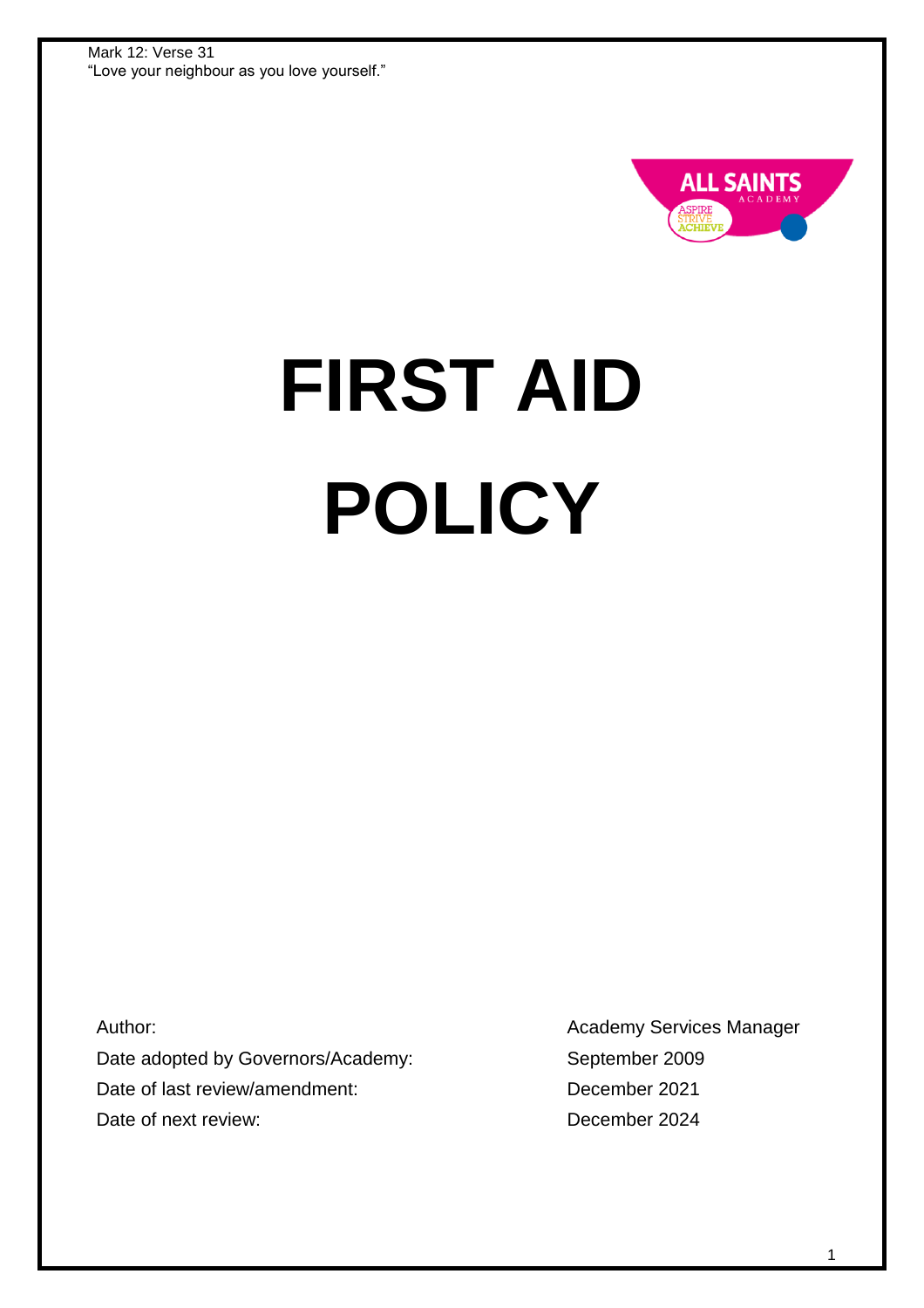#### **Introduction**

At All Saints Academy our vision is "Living Well Together with **Dignity**, **Faith** and **Hope**". We aspire to take dignified decisions and afford dignity to all members of our community. regardless of background or circumstance. Our position as a Voluntary Aided Church Academy means that the Christian faith has a central role in all of our actions and decisions. We strive for excellence in all that we do, enabling our students to transform their lives and to hope for happy and successful futures.

Our vision translates into our everyday practice. We will ensure our vision is embedded through having faith in a robust and rigorous procedure that ensures all stakeholders are safe in the event of an accident, sustaining an injury or feeling unwell.

#### **Purpose**

The purpose of our first aid policy is to:

- Ensure the health and safety of all staff, students and visitors
- Ensure that staff and governors are aware of their responsibilities with regards to health and safety
- Provide a framework for responding to an incident and recording and reporting the outcomes

#### **1. Legislation and guidance**

This policy is based on advice from the Department for Education on [first aid in schools](https://www.gov.uk/government/publications/first-aid-in-schools) and [health and safety in schools,](https://www.gov.uk/government/publications/health-and-safety-advice-for-schools) and the following legislation:

- [The Health and Safety \(First Aid\) Regulations 1981,](http://www.legislation.gov.uk/uksi/1981/917/regulation/3/made) which state that employers must provide adequate and appropriate equipment and facilities to enable first aid to be administered to employees, and qualified first aid personnel
- [The Management of Health and Safety at Work Regulations 1992,](http://www.legislation.gov.uk/uksi/1992/2051/regulation/3/made) which require employers to make an assessment of the risks to the health and safety of their employees
- [The Management of Health and Safety at Work Regulations 1999,](http://www.legislation.gov.uk/uksi/1999/3242/contents/made) which require employers to carry out risk assessments, make arrangements to implement necessary measures, and arrange for appropriate information and training
- [The Reporting of Injuries, Diseases and Dangerous Occurrences Regulations](http://www.legislation.gov.uk/uksi/2013/1471/schedule/1/paragraph/1/made)  [\(RIDDOR\) 2013,](http://www.legislation.gov.uk/uksi/2013/1471/schedule/1/paragraph/1/made) which state that some accidents must be reported to the Health and Safety Executive (HSE), and set out the timeframe for this and how long records of such accidents must be kept
- [Social Security \(Claims and Payments\) Regulations 1979,](http://www.legislation.gov.uk/uksi/1979/628) which set out rules on the retention of accident records
- [The Education \(Independent School Standards\) Regulations 2014,](http://www.legislation.gov.uk/uksi/2014/3283/schedule/made) which require that suitable space is provided to cater for the medical and therapy needs of students

This policy complies with our funding agreement and articles of association.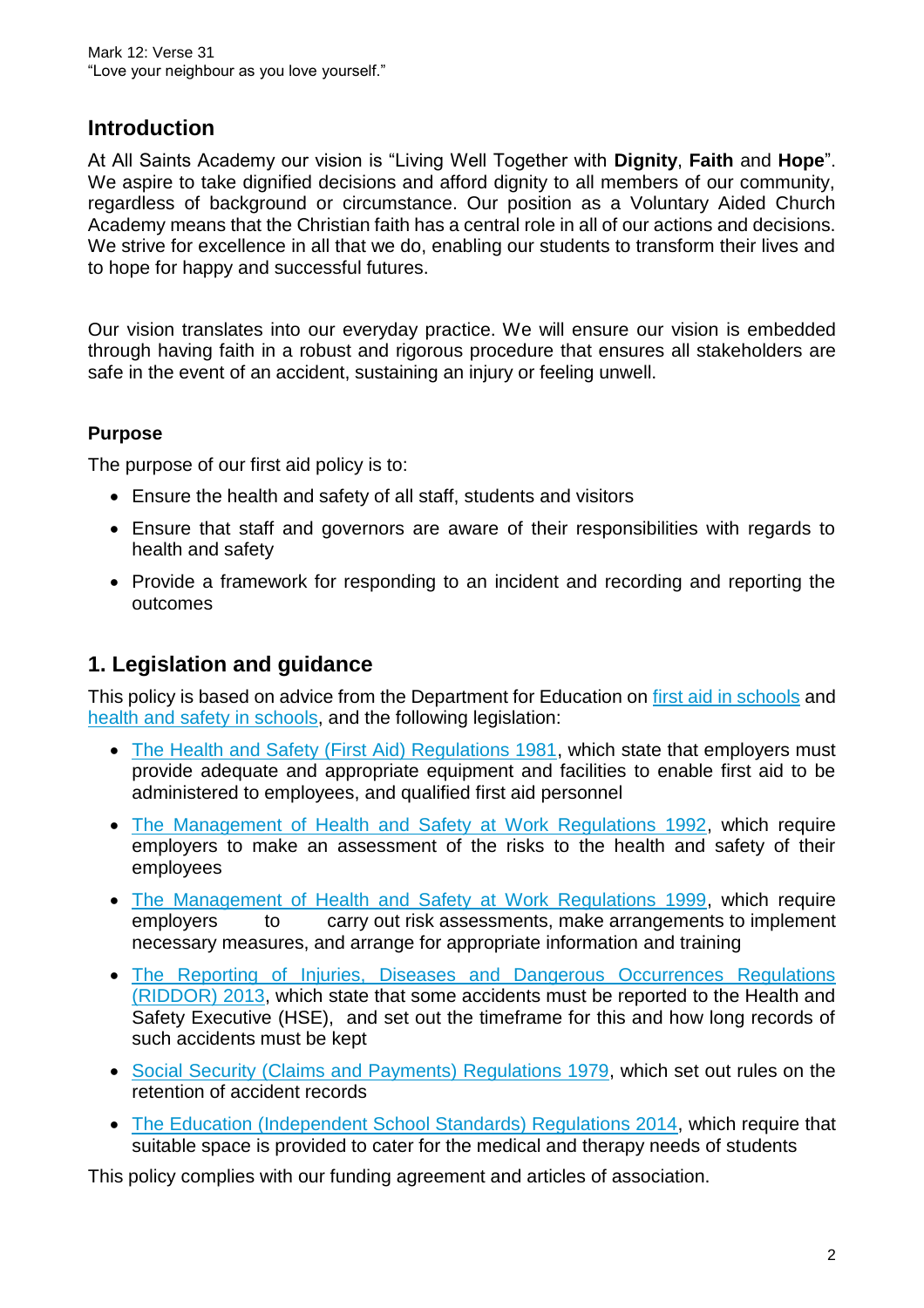#### **2. Roles and responsibilities**

Employers must usually have a sufficient number of suitably trained First Aiders to care for employees in case they are injured at work. However, the minimum legal requirement is to have an 'appointed person' to take charge of first aid arrangements, provided your assessment of need has taken into account the nature of employees' work, the number of staff, and the location of the school. The appointed person does not need to be a trained First Aider.

#### **2.1 Appointed person(s) and First Aiders**

The school's appointed person is Denise Greenhood. They are responsible for:

- Ensuring there is an adequate supply of medical materials in first aid kits, and replenishing the contents of these kits
- Ensuring that an ambulance or other professional medical help is summoned when appropriate
- Ensuring that an appropriate number of trained first aid personnel are present in the school at all times
- Ensuring that First Aiders have an appropriate qualification, keep training up to date and remain competent to perform their role
- Ensuring all staff are aware of first aid procedures

First Aiders are trained and qualified to carry out the role (see section 6) and are responsible for:

- Acting as first responders to any incidents; they will assess the situation where there is an injured or ill person, and provide immediate and appropriate treatment
- Sending students home to recover, where necessary
- Filling in an accident report on the same day, or as soon as is reasonably practicable, after an incident (see the template in appendix 2)

Our school's First Aiders are listed in Appendix 1. Their names will also be displayed prominently around the school.

# **2.2 The Governing Body**

The Governing Body has ultimate responsibility for health and safety matters in the school, but delegates operational matters and day-to-day tasks to the Principal and staff members.

# **2.3 The Principal**

The Principal is responsible for the implementation of this policy, including:

- Ensuring appropriate risk assessments are completed and appropriate measures are put in place
- Undertaking, or ensuring that managers undertake, risk assessments, as appropriate, and that appropriate measures are put in place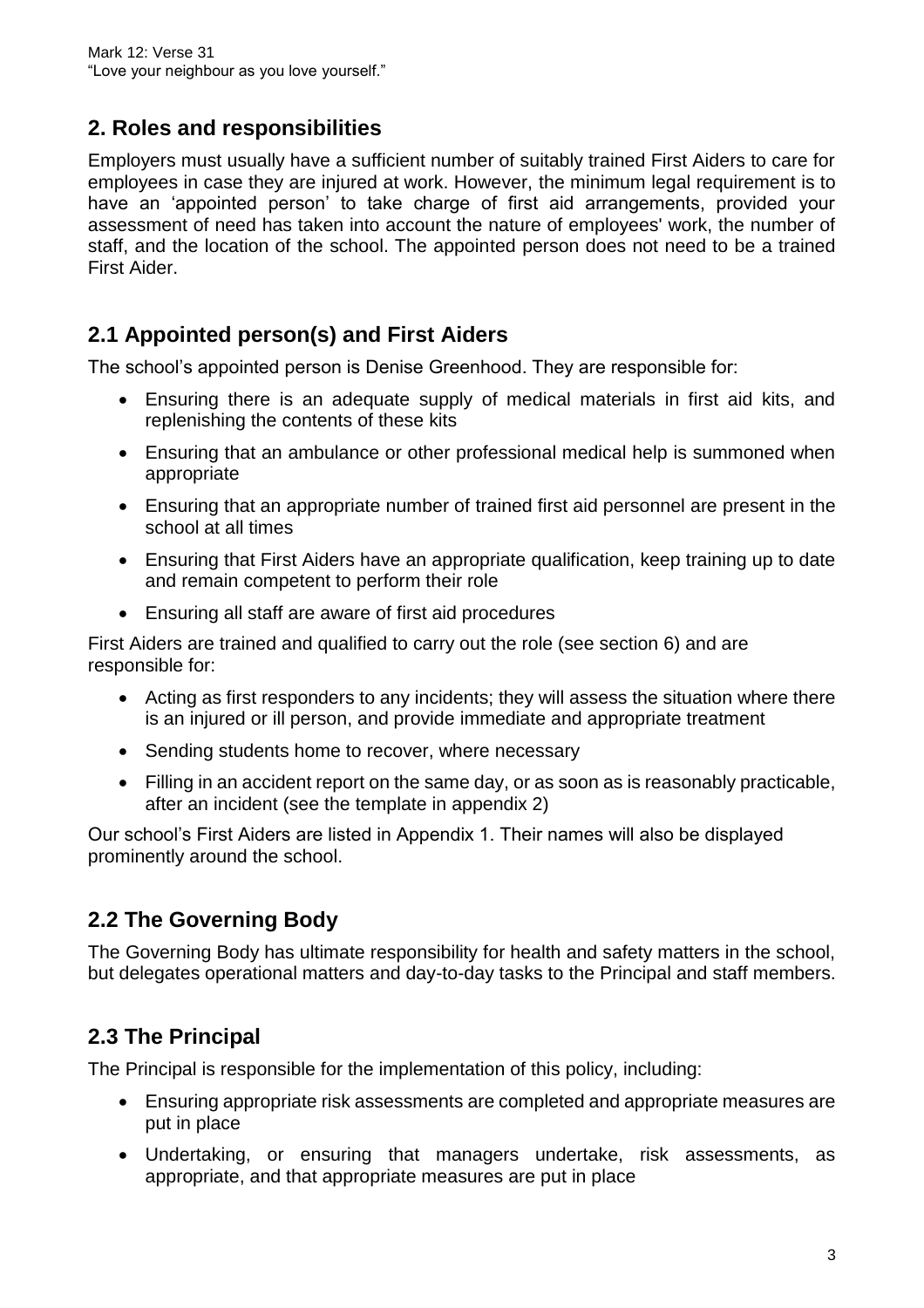- Ensuring that adequate space is available for catering to the medical needs of students
- Ensuring specified incidents are reported to the HSE when necessary (see section 5)

# **2.4 Staff**

School staff are responsible for:

- Ensuring they follow first aid procedures
- Ensuring they know who the First Aiders in school are
- Completing accident reports (see appendix 2) for all incidents they attend to where a First Aider is not called
- Informing the headteacher or their manager of any specific health conditions or first aid needs

NB staff can deal with minor cuts and grazes without the need for a First Aider. Head injuries require the assistance of a First Aider.

#### **3. First aid procedures**

#### **3.1 In-school procedures**

In the event of an accident resulting in injury:

- The closest member of staff present will assess the seriousness of the injury and seek the assistance of a qualified First Aider, if appropriate, who will provide the required first aid treatment
- The First Aider, if called, will assess the injury and decide if further assistance is needed from a colleague or the emergency services. They will remain on scene until help arrives
- The First Aider will also decide whether the injured person should be moved or placed in a recovery position
- If the First Aider judges that a student is too unwell to remain in school, parents will be contacted and asked to collect their child. Upon their arrival, the First Aider will recommend next steps to the parents
- If emergency services are called, a member of the Academy Services Team will contact parents immediately
- The member of staff dealing with the incident will complete an accident report form on the same day or as soon as is reasonably practical after an incident resulting in an injury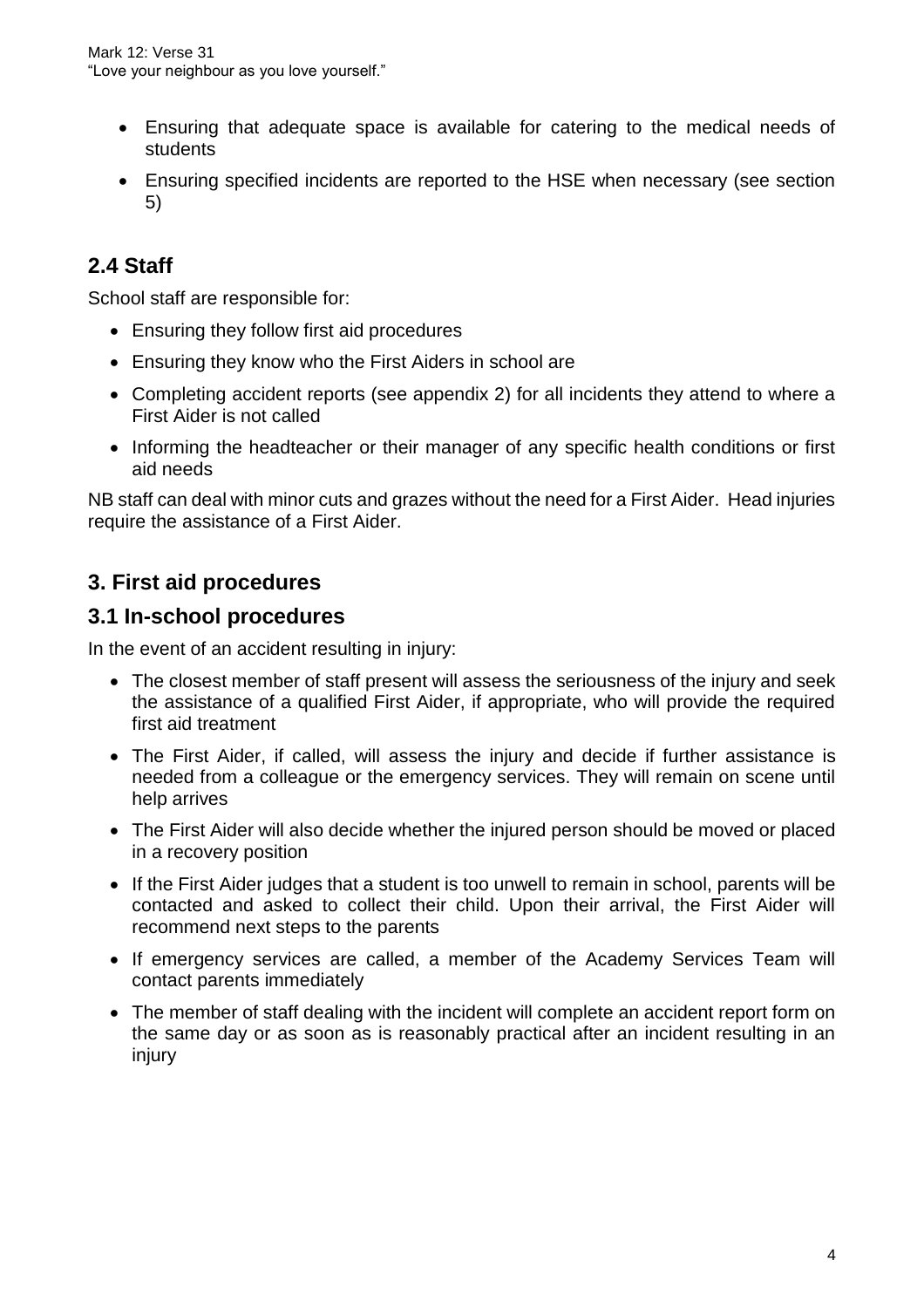# **3.2 Off-site procedures**

When taking students off the school premises, staff will ensure they always have the following:

- A school mobile phone
- A portable first aid kit
- Information about the specific medical needs of students
- Parents' contact details

Risk assessments will be completed by the Trip Leader prior to any educational visit that necessitates taking students off school premises.

There will always be access to First Aid on school trips and visits. This may be a member of staff who is First Aid trained or provided by the venue.

#### **4. First aid equipment**

A typical first aid kit in our school will include the following:

- A leaflet with general first aid advice
- Regular and large bandages
- Eye pad bandages
- Triangular bandages
- Adhesive tape
- Safety pins
- Disposable gloves
- Antiseptic wipes
- Plasters of assorted sizes
- Scissors
- Cold compresses
- Face masks / PPE

No medication is kept in first aid kits.

First aid kits are stored in:

- The Medical Room
- Science Prep Room
- Food Technology Room
- PE Curriculum Area Workroom
- The school kitchen
- School vehicle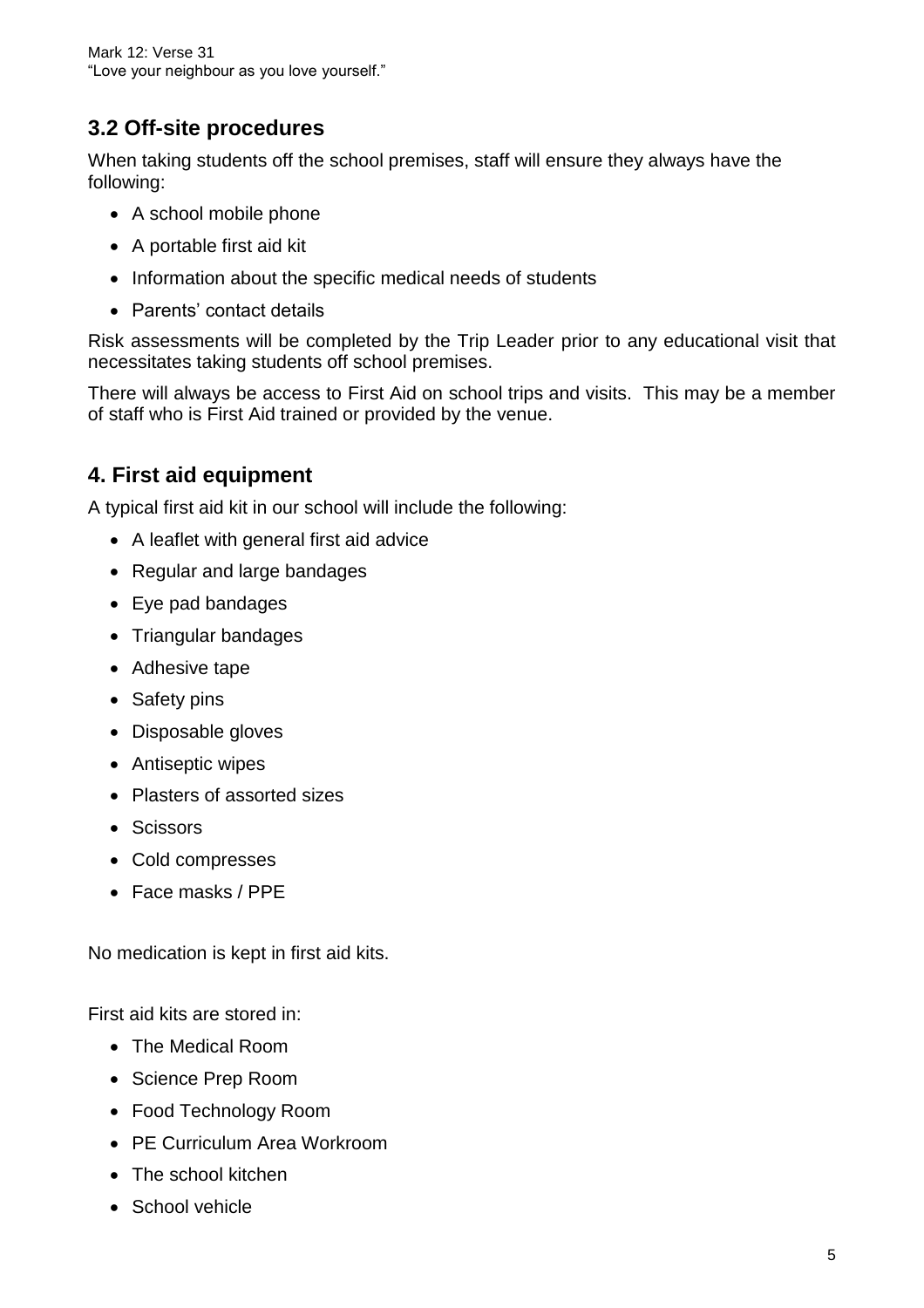# **5. Record-keeping and reporting**

#### **5.1 First aid and accident record book**

- All first aid incidents will be logged on CPOMS by the First Aider
- For non-minor incidents, an Accident Report Form will be completed by the First Aider on the same day or as soon as possible after an incident resulting in an injury (see Accident Form at Appendix 2)
- As much detail as possible should be supplied when reporting an accident
- A copy of the Accident Report Form will also be added to the student's educational record by a member of the Academy Services Team
- Records held in the first aid and accident book will be retained by the school in line with the Academy Retention Schedule

# **5.2 Reporting to the HSE**

The Academy Services Manager will keep a record of any accident which results in a reportable injury, disease, or dangerous occurrence as defined in the RIDDOR 2013 legislation (regulations 4, 5, 6 and 7).

The Principal, or a person designated by the Principal, will report these to the Health and Safety Executive as soon as is reasonably practicable and in any event within 10 days of the incident.

Reportable injuries, diseases or dangerous occurrences include:

- Death
- Specified injuries, which are:
	- o Fractures, other than to fingers, thumbs and toes
	- o Amputations
	- o Any injury likely to lead to permanent loss of sight or reduction in sight
	- o Any crush injury to the head or torso causing damage to the brain or internal organs
	- o Serious burns (including scalding)
	- o Any scalping requiring hospital treatment
	- o Any loss of consciousness caused by head injury or asphyxia
	- $\circ$  Any other injury arising from working in an enclosed space which leads to hypothermia or heat-induced illness, or requires resuscitation or admittance to hospital for more than 24 hours
- Injuries where an employee is away from work or unable to perform their normal work duties for more than 7 consecutive days (not including the day of the incident)
- Where an accident leads to someone being taken to hospital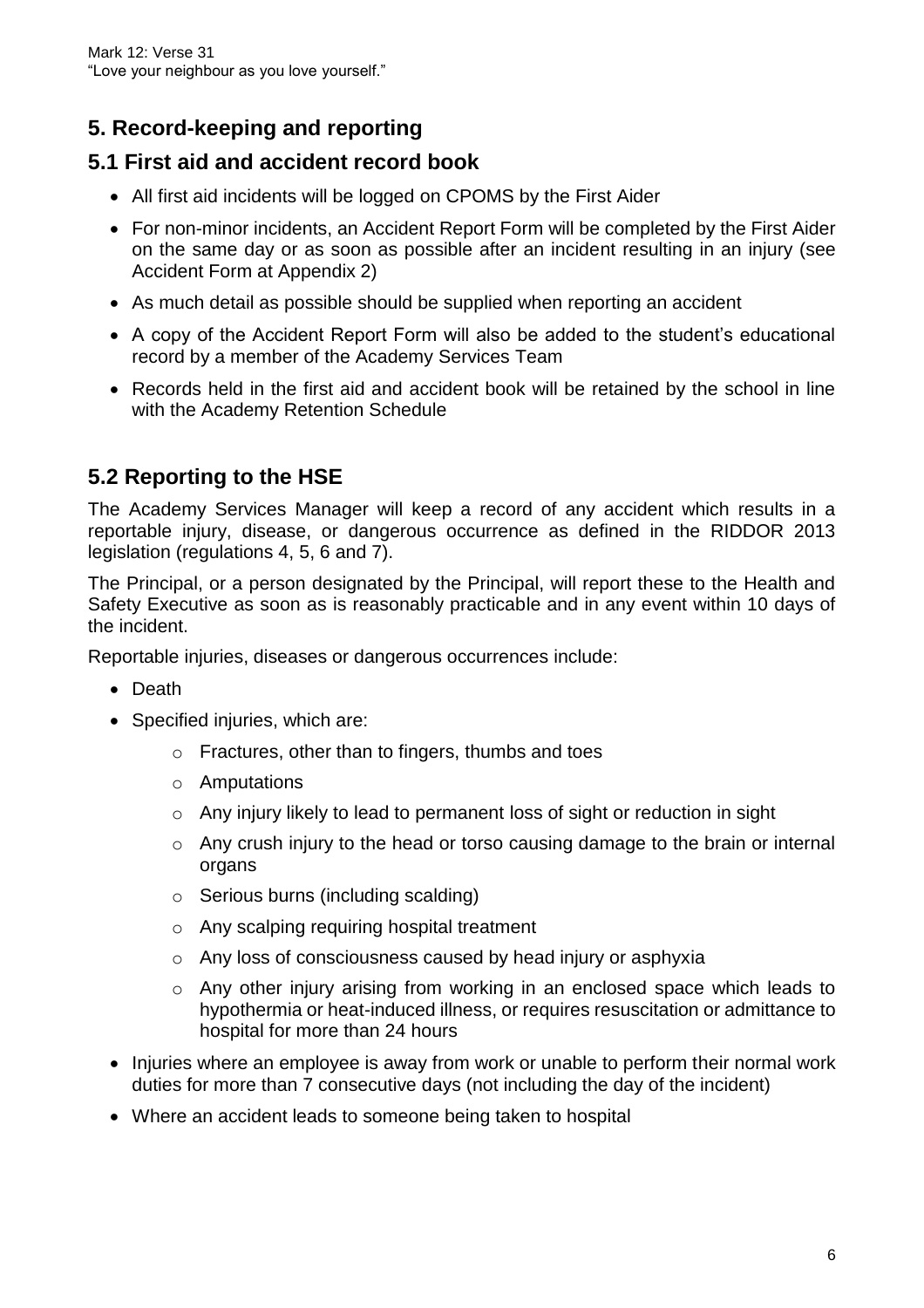- Near-miss events that do not result in an injury, but could have done. Examples of near-miss events relevant to schools include, but are not limited to:
	- o The collapse or failure of load-bearing parts of lifts and lifting equipment
	- o The accidental release of a biological agent likely to cause severe human illness
	- o The accidental release or escape of any substance that may cause a serious injury or damage to health
	- o An electrical short circuit or overload causing a fire or explosion

Information on how to make a RIDDOR report is available here:

[How to make a RIDDOR report, HSE](http://www.hse.gov.uk/riddor/report.htm) http://www.hse.gov.uk/riddor/report.htm

#### **5.3 Notifying parents**

A member of the Academy Services Team will inform parents of any accident or injury sustained by a student if the assessment of the First Aider deems this to be necessary. Students must not contact home directly but should visit the Medical Room for assessment. If a parent collects their child and contact has not been made by the Academy, the student's absence will be recorded as unauthorised.

## **6. Training**

All school staff are able to undertake first aid training if they would like to.

All First Aiders must have completed a training course, and must hold a valid certificate of competence to show this. The school will keep a register of all trained First Aiders, what training they have received and when this is valid until (see appendix 1).

Staff are encouraged to renew their first aid training when it is no longer valid.

#### **7. Arrangements during COVID-19 pandemic**

- First aiders are aware of the main symptoms of Coronavirus
	- $\circ$  a high temperature (the Academy will contact parents where a student has a temperature of 38 degrees or higher)
	- $\circ$  a new, continuous cough this means coughing a lot for more than an hour, or 3 or more coughing episodes in 24 hours (if you usually have a cough, it may be worse than usual)
	- $\circ$  a loss or change to your sense of smell or taste this means you've noticed you cannot smell or taste anything, or things smell or taste different to normal
- If a student has one or more of these symptoms, they will be moved to a location where they can be at least 2 metres from any other member of the school community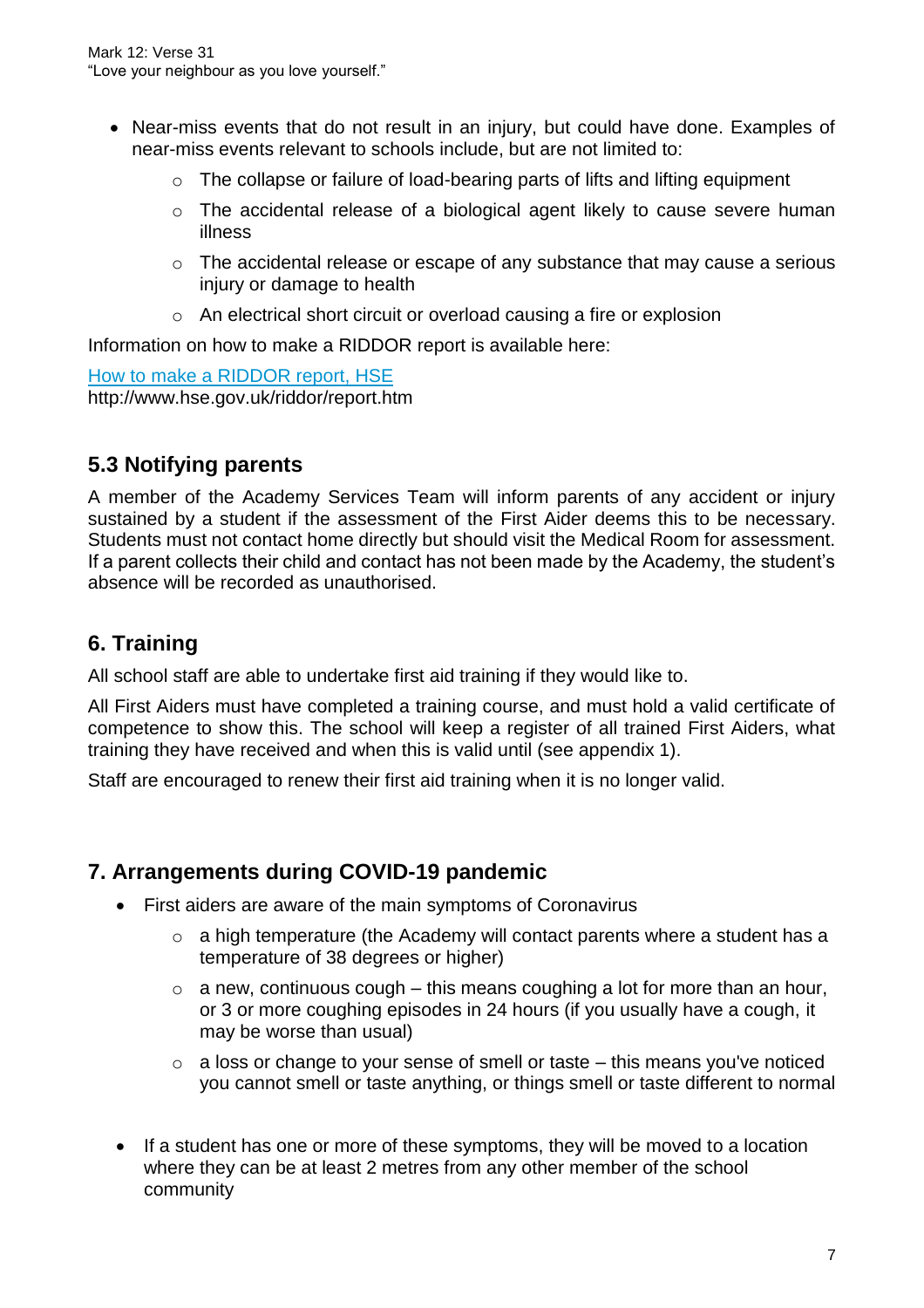- PPE will be used by staff and students where a safe distance cannot be maintained
- Separate toilet facilities will be provided for students displaying symptoms
	- o These facilities will be thoroughly cleaned after use and before being used by another person
- Parents/carers will be contacted immediately in all cases where students are displaying symptoms
	- o Other emergency contacts provided by parents/carers will be contacted in the event that the Academy cannot contact parents/carers
	- o Parents/carers will be advised to follow the [guidance for households with](https://www.gov.uk/government/publications/covid-19-stay-at-home-guidance)  [possible or confirmed coronavirus \(COVID-19\) infection,](https://www.gov.uk/government/publications/covid-19-stay-at-home-guidance) which sets out that they should self-isolate for at least 10 days and should [arrange to have a test](https://www.gov.uk/guidance/coronavirus-covid-19-getting-tested) to see if they have coronavirus (COVID-19).
		- The Academy holds a small supply of home test kits to be used where a student is showing symptoms and parents/carers are unable to make alternative arrangements for testing

#### **8. Monitoring arrangements**

This policy will be reviewed every 3 years.

At every review, the policy will be approved by the Governing Body.

#### **9. Links with other policies**

This first aid policy is linked to the

- Health and safety policy
- Risk assessment policy
- Supporting Students With Medical Conditions
- Educational Visits Policy
- Retention Schedule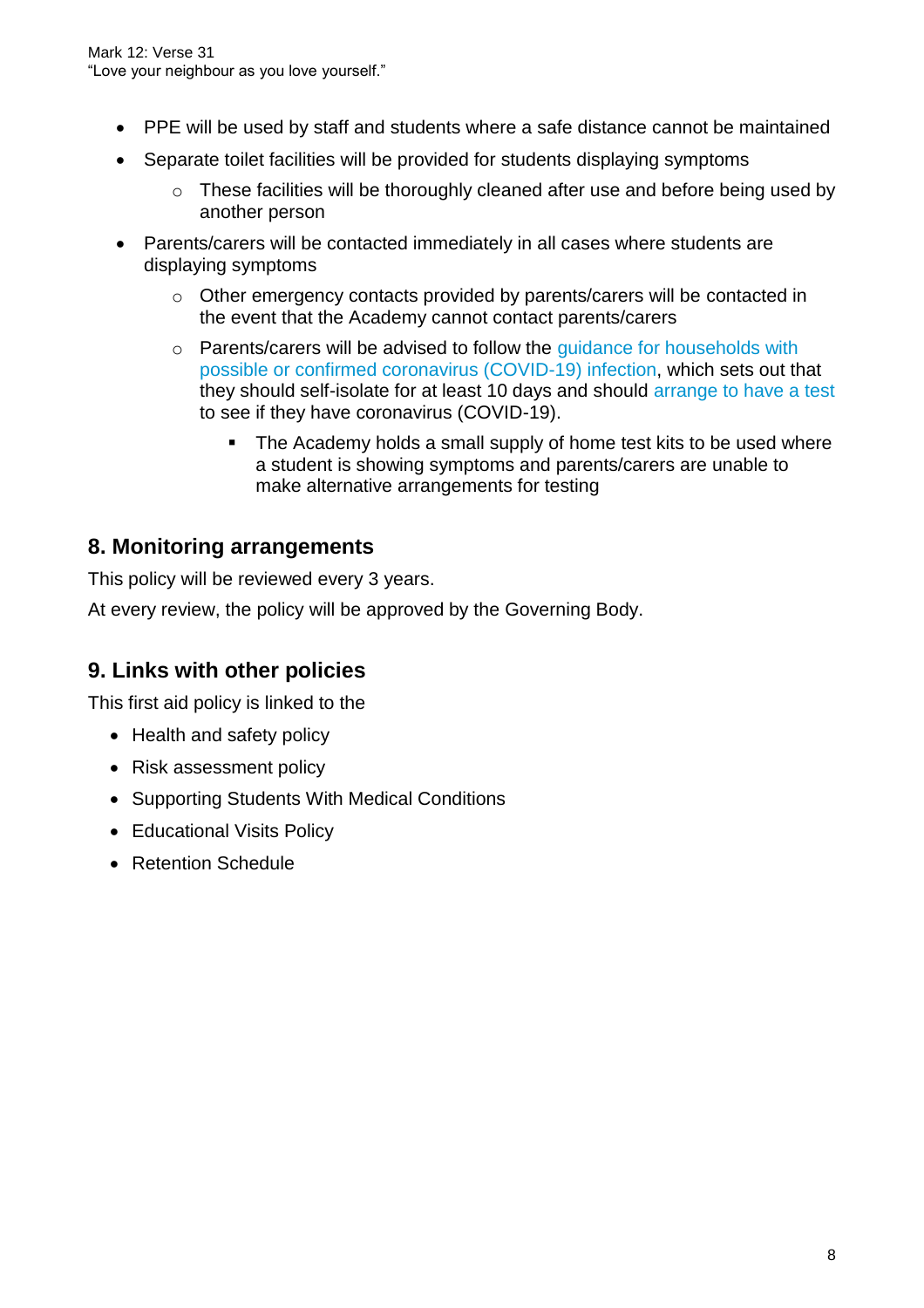# **Appendix 1: list of trained first aiders**

| Staff member's name   | Certificate                         | <b>Expiry Date</b> |  |
|-----------------------|-------------------------------------|--------------------|--|
| <b>Jade Barratt</b>   | Emergency First Aid At Work (1 day) | 03/03/2024         |  |
| Donna Binder          | Emergency First Aid At Work (1 day) | 28/10/2022         |  |
| <b>Lesley Botcher</b> | Emergency First Aid At Work (1 day) | 03/03/2024         |  |
| Hannah Buckledee      | Emergency First Aid At Work (1 day) | 03/03/2024         |  |
| <b>Rachel Dennis</b>  | First Aid At Work (3 day)           | 12/11/2023         |  |
| Denise Greenhood      | Emergency First Aid At Work (1 day) | 03/03/2024         |  |
| <b>Kate Hendry</b>    | Emergency First Aid At Work (1 day) | 02/05/2022         |  |
| Anita Herd            | Emergency First Aid At Work (1 day) | 28/10/2022         |  |
| Donna James           | Emergency First Aid At Work (1 day) | 03/03/2024         |  |
| Mark O'Loughlin       | Emergency First Aid At Work (1 day) | 28/10/2022         |  |
| lan Taylor            | Emergency First Aid At Work (1 day) | 28/10/2022         |  |
| Elisa Tolman          | First Aid At Work (3 day)           | 12/11/2023         |  |